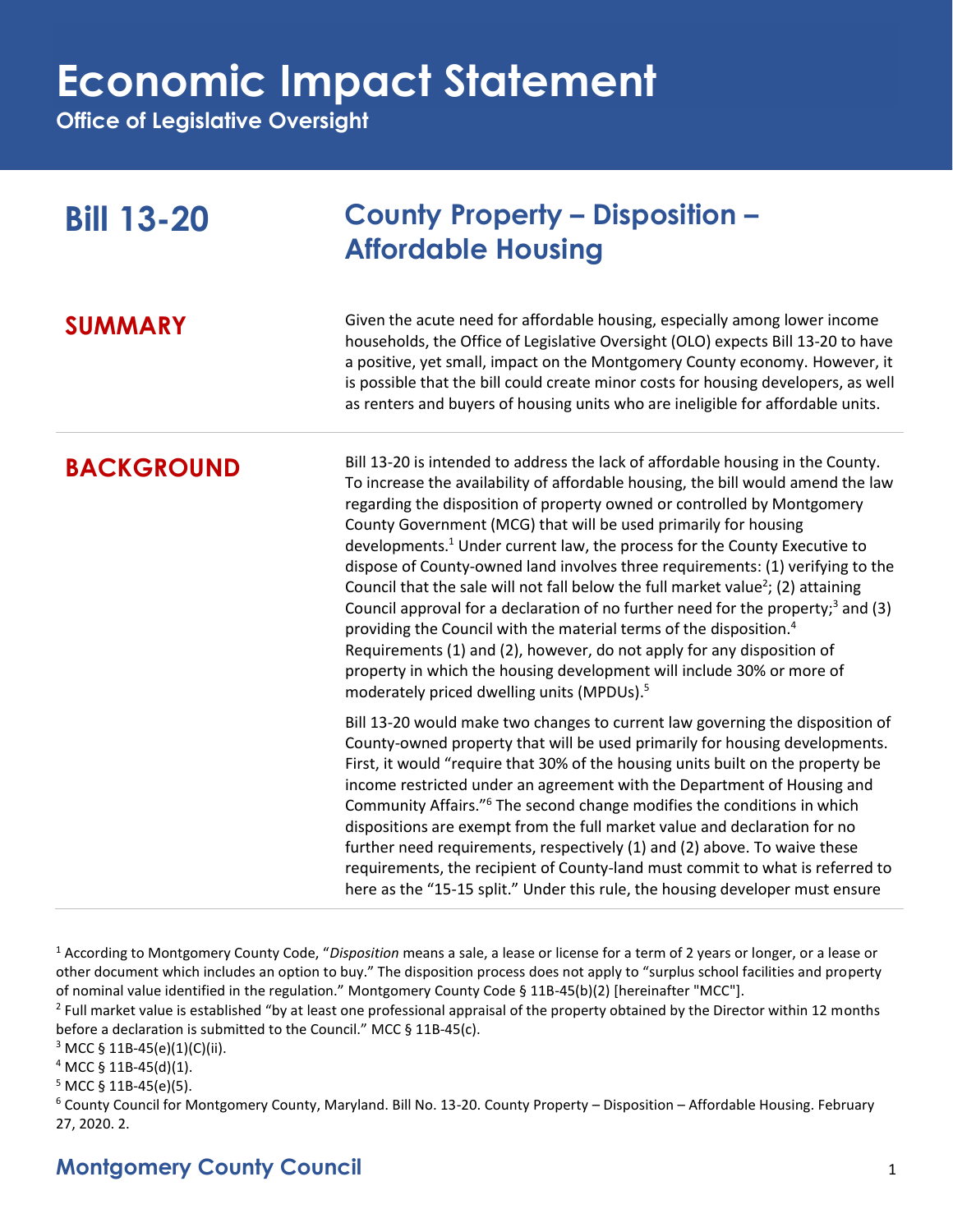**Office of Legislative Oversight**

|                                                                       | that "at least 15% of the housing units built on the property will be moderately<br>priced dwelling units," and that "at least 15% of the housing units built on the<br>property will be for residents with an income of 50% or less of area median<br>income."7<br>Ultimately, the goal of Bill 13-20 would be to encourage the County Executive<br>to include the 15-15 split in negotiations with housing developers, thereby<br>increasing the stock of affordable housing in the County.                                                                                            |
|-----------------------------------------------------------------------|------------------------------------------------------------------------------------------------------------------------------------------------------------------------------------------------------------------------------------------------------------------------------------------------------------------------------------------------------------------------------------------------------------------------------------------------------------------------------------------------------------------------------------------------------------------------------------------|
| <b>INFORMATION,</b><br><b>ASSUMPTIONS and</b><br><b>METHODOLOGIES</b> | No methodologies were used in this statement. The assumptions underlying<br>the claims made in the subsequent sections are based on the judgment of OLO<br>staff. Data used in this statement come from publicly and non-publicly<br>available sources. All publicly available data sources are cited.                                                                                                                                                                                                                                                                                   |
| <b>VARIABLES</b>                                                      | The variables that could affect economic impacts in the County are the<br>following:<br>Rate of inclusion of the 15-15 split in deals between County Executive<br>$\Box$<br>and housing developers<br>Stocks of MPDUs and other affordable housing units in the County<br>α<br>Demand for MPDUs and affordable housing among County residents<br>α<br>Percentage of households with annual incomes of \$60,650 or less <sup>8</sup><br>α<br>Number of per year dispositions for housing developments<br>$\Box$<br>Number of housing units built in these developments per year<br>$\Box$ |

### **IMPACTS**

#### **Businesses, Non-Profits, Other Private Organizations**

Workforce, operating costs, property values, capital investment, taxation policy, economic development, competitiveness, etc.

OLO believes that Bill 13-20 could create costs for housing developers. Increasing income-restricted housing units in their developments could result in lower rents and per sale profit margins, thereby reducing the overall profits of housing development companies. However, OLO believes these costs would be minimal for three reasons.

First, affordable housing units on County-disposed land will likely make up a small portion of all new housing units constructed in the near future. This much is suggested by available data on the contribution of housing units on disposed land to the development of new units in the County. From 2014 to 2019, 866 housing units have been constructed on County-disposed land, only

#### 7 Ibid.

<sup>8</sup> The area median income (AMI) for Montgomery County is \$121,300. U.S. Department of Housing and Urban Development. FY 2019 Median Family Income Documentation System. HUD.gov.

[https://www.huduser.gov/portal/datasets/il/il2019/select\\_Geography.odn](https://www.huduser.gov/portal/datasets/il/il2019/select_Geography.odn) (accessed on March 25, 2020).

### **Montgomery County Council** 2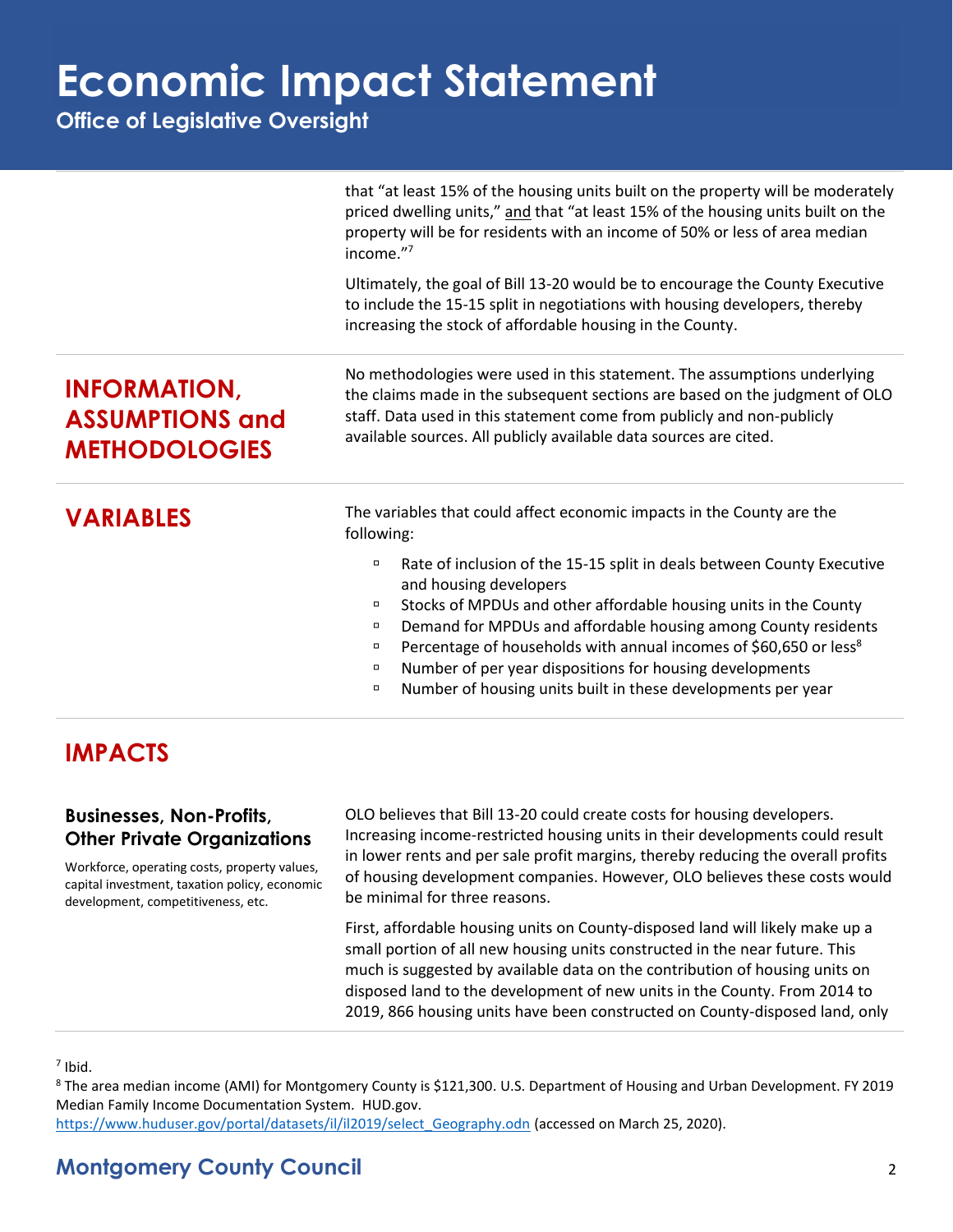**Office of Legislative Oversight**

220 of which were MPDUs. During this time, an estimated 5,909 new housing units have been constructed in the County. $9$  Thus, while housing units on County-disposed land contributed to approximately 15 percent of all new units, MPDUs on disposed land made up only 4 percent of all new units. Based on these figures, OLO expects affordable housing units on disposed land to continue to be a small portion of housing developers' product portfolios, even if Bill 13-20 increases the number of affordable units built on disposed land.

Second, the potential costs to housing developers could be offset by benefits they would receive from other inclusionary zoning policies, such as fee waivers, tax reductions, density bonuses, and other devises that lower the cost of building affordable housing for developers.<sup>10</sup> Note that aggregating the financial incentives from all such policies that developers could be eligible for is beyond the scope of this statement.

Third, it is theoretically possible that housing developers would pass additional costs created by Bill 13-20 onto customers who are ineligible for affordable housing by increasing rents and/or asking prices for non-MPDU units. This claim assumes that the rental and for-sale housing markets are sufficiently non-competitive to give developers some degree of pricing power.<sup>11</sup>

In brief, Bill 13-20 could potentially create minimal costs for housing developers. OLO does not anticipate that these costs would be sufficiently high to reduce developers' capital investments, to drastically cut into their operating costs, or to negatively impact their workforce compensation. In addition, OLO does not anticipate that the bill would have a significant impact on the County's competitiveness in the residential housing sector or overall economic development.

| <b>Residents</b><br>Employment, property values, taxes paid, etc. | OLO believes that residents, particularly those in lower income households,<br>would benefit from Bill 13-20.                                           |
|-------------------------------------------------------------------|---------------------------------------------------------------------------------------------------------------------------------------------------------|
|                                                                   | The need for affordable housing in the county, especially for lower income<br>households, is acute. There has long been a growing demand for accordable |

<sup>9</sup> Housing unit data for 2019 from the U.S. Census Bureau is unavailable. To estimate the number of new housing units constructed from 2014 to 2019, OLO added the per year average of new units during the 2014 to 2018 period to the total number of new housing units constructed during this period. U.S. Census Bureau. 2014-2018 American Community Survey 5-Year Estimates. Census.gov[. https://data.census.gov/cedsci/table?q=%202014-2018%20American%20Community%20Survey%20%28ACS%29%205](https://data.census.gov/cedsci/table?q=%202014-2018%20American%20Community%20Survey%20%28ACS%29%205-year%20estim&tid=ACSDP1Y2018.DP05&y=2018) [year%20estim&tid=ACSDP1Y2018.DP05&y=2018](https://data.census.gov/cedsci/table?q=%202014-2018%20American%20Community%20Survey%20%28ACS%29%205-year%20estim&tid=ACSDP1Y2018.DP05&y=2018) (accessed March 25, 2020).

<sup>10</sup> Urban Ventures. Final Report on MPDU Program: Analysis of Current Program and Research on Other Localities' Inclusionary Zoning Programs. June 7, 2018. 24.

<sup>11</sup> Indeed, there has been considerable consolidation in the housing development sector since the Great Recession, leading some industry experts to express concern over the "creeping oligopolies." Andrew Van Dam. "Economists identify an unforeseen force holding back affordable housing." *Washington Post*. October 17, 2019.

<https://www.washingtonpost.com/business/2019/10/17/economists-identify-an-unseen-force-holding-back-affordable-housing/> (accessed March 26, 2020).

### **Montgomery County Council** 3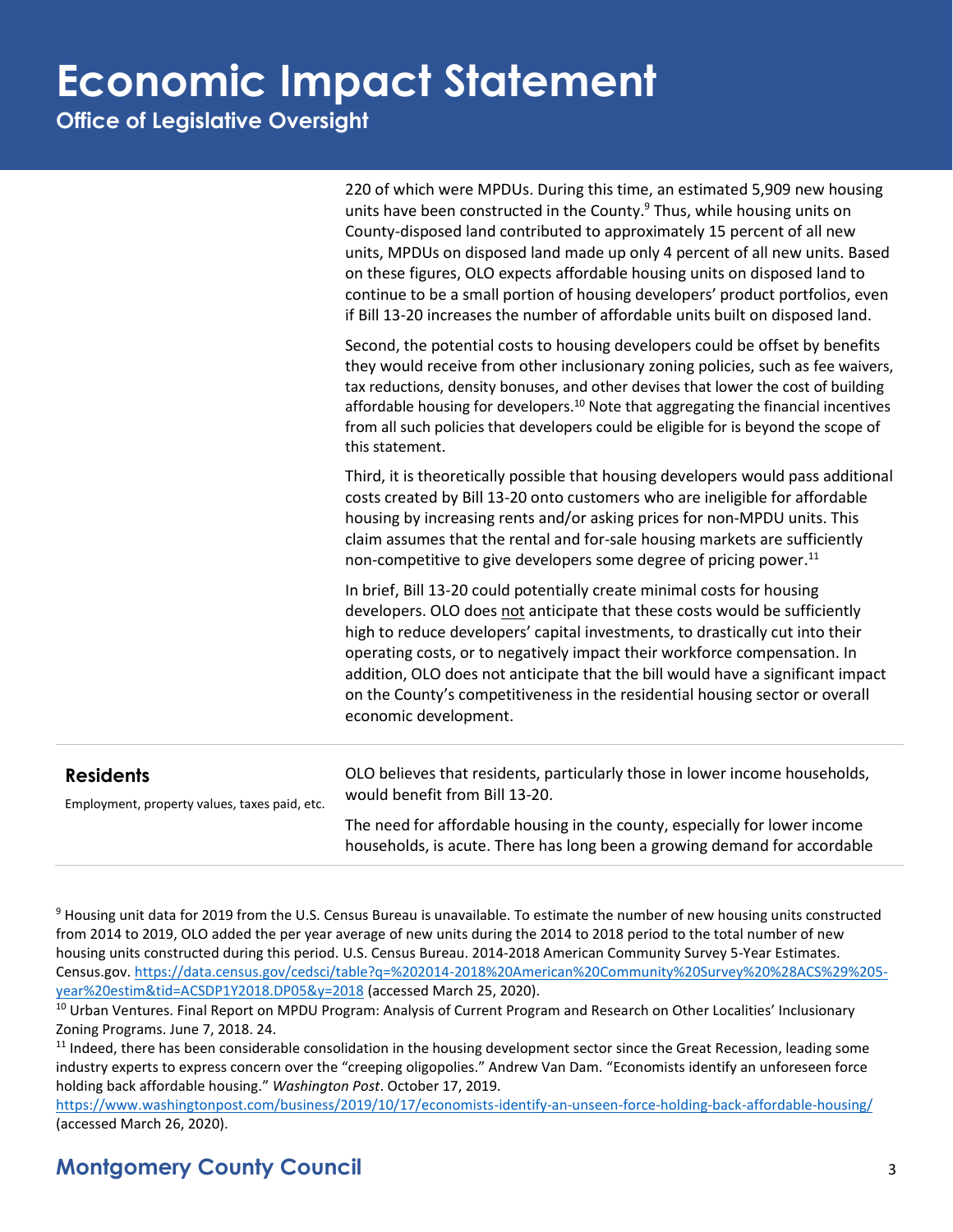**Office of Legislative Oversight**

housing among County residents. The percentage of households spending 35 percent or more of their income on housing costs has steadily increased over the last thirty years, especially for renters.<sup>12</sup> While the demand for affordable housing has been increasing, the supply, especially for lower income households, has not kept up. As the 2019 Montgomery County Trends report states, "Reaching the low-(50 percent AMI) to very low-(30 percent AMI) income population remains a challenge in this county as these populations have grown faster than the supply of housing affordable to them." The report adds, "MPDUs – the most reliable source of affordable housing production – are often out of reach for them, and often Low Income Housing Tax Credit (LIHTC) projects do not include a large share of low – to very low-income units, due to their expense."<sup>13</sup>

The unmet demand for affordable housing carries economic costs. For the households directly affected, burdensome housing costs can create difficult trade-offs among important household expenses, such as healthcare and childcare. For other residents and businesses in the County, they lose out on the stimulating effects from consumer spending that burdensome household costs reduce. By increasing the supply of affordable housing, Bill 13-20 has the potential to reduce the burden of housing costs for lower income households in the County, assuming the affordable units would be occupied by current Montgomery County residents. Indeed, there is evidence to support this assumption. In 2017, a survey of all properties participating in the MPDU rental program found that seventy-three percent of residents in the program had previously lived in Montgomery County.<sup>14</sup> Moreover, reducing housing costs for lower income households would stimulate the economy due to increased consumer spending. However, as discussed above, OLO expects these potential benefits to be modest, given the small share of affordable housing units on County-disposed land to the total stock of affordable housing in the County.

Despite these beneficial economic impacts, Bill 13-20 could theoretically impose costs on County residents who do not need affordable housing. As mentioned in the previous section, the bill could lead to housing developers passing costs onto buyers of non-MPDUs. However, OLO does not expect that these costs would be substantial. For one, they would be small due to the low share of affordable units constructed on disposed land and the diffusion of these costs across many buyers of non-MPDUs. Secondly, they would be offset by the stimulating effects described above.

<sup>13</sup> Ibid. 65.

<sup>14</sup> Urban Ventures. Final Report on MPDU Program. 5.

<sup>&</sup>lt;sup>12</sup> Montgomery County Planning Department. 2019 Montgomery County Trends: A Look at People, Housing and Jobs Since 1990. January 2019. 64.